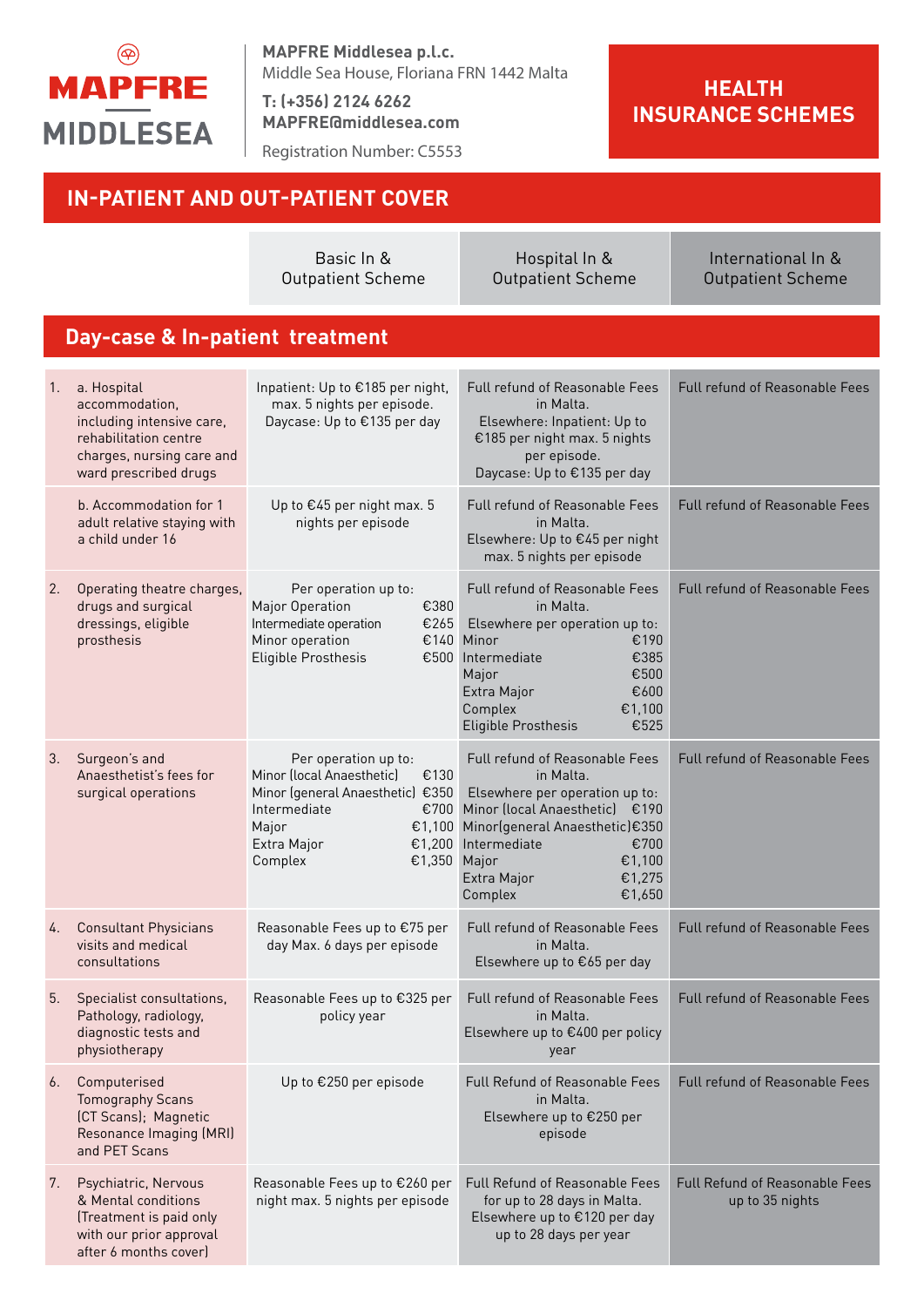### **Cancer Treatment**

| 8. | a. Cancer inpatient and<br>outpatient treatment<br>including oncologist<br>and hospital fees,<br>chemotherapy and<br>radiotherapy | Reasonable Fees up to $\epsilon$ 1,000<br>for each course of treatment | <b>Full refund of Reasonable Fees</b><br>in Malta.<br>Elsewhere up to $E2,000$ per<br>year        | <b>Full refund of Reasonable Fees</b> |
|----|-----------------------------------------------------------------------------------------------------------------------------------|------------------------------------------------------------------------|---------------------------------------------------------------------------------------------------|---------------------------------------|
|    | b. Oncology related CT<br>Scans, MRI and PET<br>Scans.                                                                            | Up to €240 per scan                                                    | <b>Full refund of Reasonable Fees</b><br>in Mata.<br>Elsewhere up to $\epsilon$ 1,000 per<br>year | <b>Full refund of Reasonable Fees</b> |
|    | c. Outpatient Cancer Drugs<br>prescribed by oncologist                                                                            | Up to $\epsilon$ 500 per policy year                                   | <b>Full refund of Reasonable Fees</b><br>in Malta.<br>Elsewhere up to $\epsilon$ 700 per year     | <b>Full refund of Reasonable Fees</b> |

# **Out-patient Treatment**

| 9. | a. Professional fees for<br>specialist consultations,<br>diagnostic procedures<br>including pathology,<br>physiotherapy (limited to<br>10 sessions), radiology<br>and ECG             | Reasonable Fees up to €250 per<br>policy year.                                        | <b>Full Refund of Reasonable Fees</b>                                                    | <b>Full Refund of Reasonable Fees</b>                                                              |
|----|---------------------------------------------------------------------------------------------------------------------------------------------------------------------------------------|---------------------------------------------------------------------------------------|------------------------------------------------------------------------------------------|----------------------------------------------------------------------------------------------------|
|    | b. Alternative Treatment<br>such as Osteopathy,<br>Homeopathy, Acupuncture<br>and Chiropractic<br>Treatment provided by<br><b>Qualified Practitioners</b><br>(limited to 10 sessions) | Additionally up to €350 for 30<br>days pre & post in-patient or<br>day-case treatment | in Malta.<br>Elsewhere up to €300 per year                                               |                                                                                                    |
|    | 10. Out-patient psychiatry<br>(Treatment is paid only<br>with our prior approval<br>after 6 months of cover)                                                                          | Reasonable Fees up to €220<br>per policy year (Payable out of<br>benefit 91           | Reasonable Fees up to €600 per<br>policy year in Malta.<br>Elsewhere up to €200 per year | Reasonable Fees up to €750 per<br>policy year                                                      |
|    | 11. CT Scans and MRI's<br>referred by a Specialist                                                                                                                                    | Up to €200 per policy year                                                            | <b>Full Refund of Reasonable Fees</b><br>in Malta.<br>Elsewhere up to €500 per year      | Full refund of Reasonable Fees                                                                     |
|    | 12. General Practitioners<br>charges                                                                                                                                                  | Up to €100 per policy year                                                            | Up to €175 per policy year                                                               | Up to €350 per policy year (incl.<br>prescription drugs & dressings<br>prescribed by a specialist) |
|    | 13. Mini Minor procedures<br>performed by a general<br>practitioner under local<br>anaesthetic                                                                                        | Up to €100 per procedure                                                              | Up to €100 per procedure                                                                 | Up to €100 per procedure                                                                           |
|    | 14. Out-patient surgical<br>procedures                                                                                                                                                | Payable out of benefits 1 to 3                                                        | Payable out of benefits 1 to 3                                                           | <b>Full Refund of Reasonable Fees</b>                                                              |

## **Emergency Road Ambulance**

15. Emergency local road ambulance

Up to €800 per policy year Full Refund of Reasonable Fees in Malta. Elsewhere up to €800 per year

Full Refund of Reasonable Fees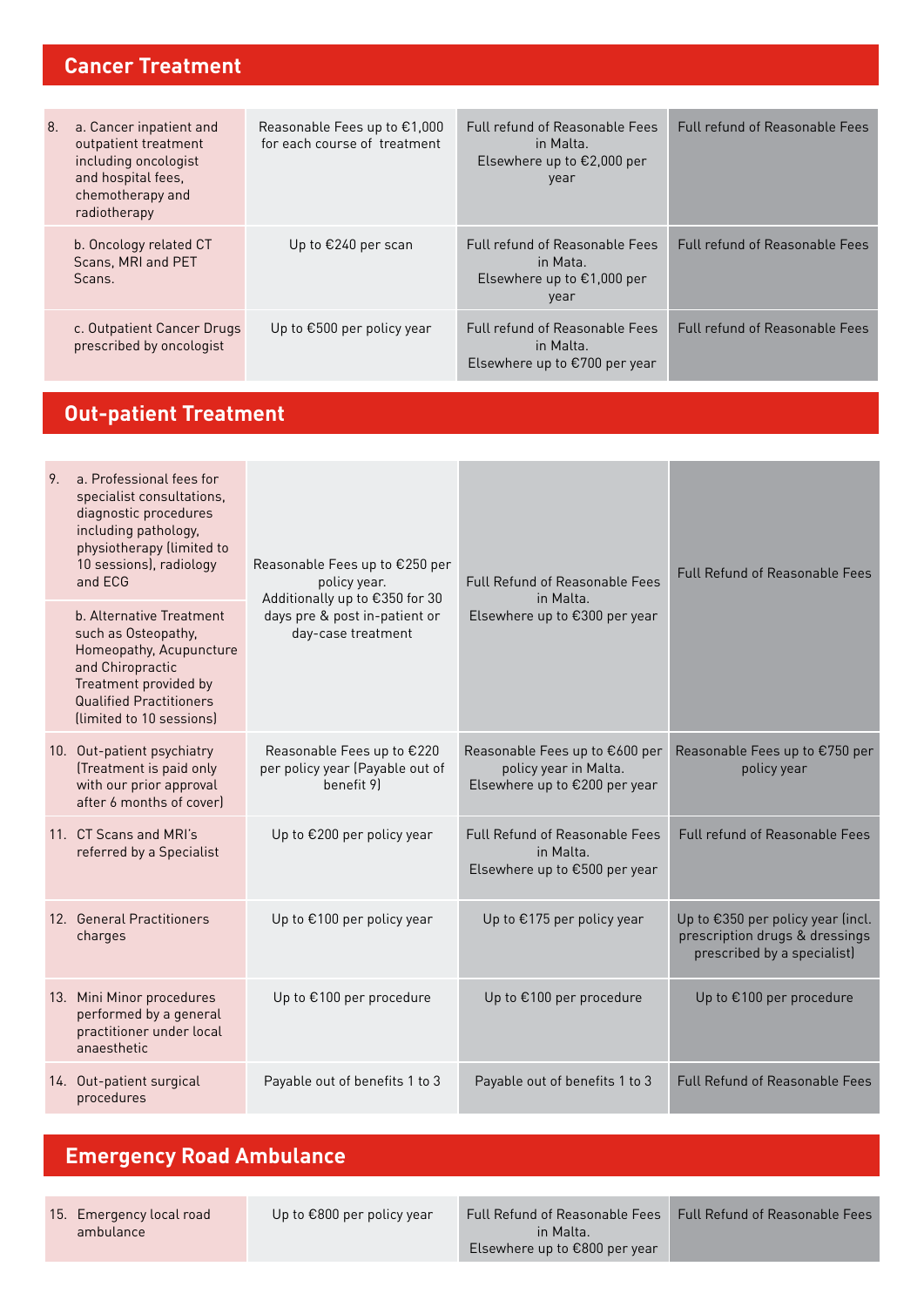### **Nursing Care**

16. Home nursing by a professional nurse following a surgical intervention and if prescribed by a specialist

Full Refund of Reasonable Fees up to 7 days then up to €300 per week for 26 weeks immediately following a 7 day period as stated above

Full Refund of Reasonable Fees up to 10 days then up to €375 per week for 26 weeks immediately following a 10 day period as stated above

Full Refund of Reasonable Fees up to 14 days then up to €450 per week for 26 weeks immediately following a 14 day period as stated above

## **Emergency Dental Treatment**

| 17. Emergency Dental<br>Treatment necessary to<br>restore or replace sound<br>natural teeth lost or<br>damaged following an<br>accidental injury | Not covered                                           | Reasonable Fees up to €600 per<br>policy year         | Reasonable Fees up to €900 per<br>policy year         |
|--------------------------------------------------------------------------------------------------------------------------------------------------|-------------------------------------------------------|-------------------------------------------------------|-------------------------------------------------------|
| <b>Cash Benefit</b>                                                                                                                              |                                                       |                                                       |                                                       |
| 18. a. Cash benefit - for<br>treatment received in a<br>State or private hospital<br>for a medical condition as<br>a non-paying patient          | €30 per night for up to 40 nights<br>each policy year | €65 per night for up to 45 nights<br>each policy year | €65 per night for up to 60 nights<br>each policy year |
| b. Day-case following day<br>surgery as a non-paying<br>patient                                                                                  | €25 per episode                                       | €35 per episode                                       | $€40$ per episode                                     |
| 19. Maternity Cash Benefit<br>(payable to the mother<br>after 10 months of<br>membership)                                                        | Not covered                                           | €300 per pregnancy                                    | €650 per pregnancy                                    |

## **Other Benefits**

| 20. Prescribed drugs following<br>a surgical procedure                                                                       | Not covered       | Up to €200 per policy year | Up to $\epsilon$ 300 per policy year                                                        |
|------------------------------------------------------------------------------------------------------------------------------|-------------------|----------------------------|---------------------------------------------------------------------------------------------|
| 21. Cover for funeral expenses                                                                                               | €1,200            | €1,500                     | €2.000                                                                                      |
| 22. Telephone assistance<br>for International Medical<br>Emergency                                                           | Included in cover | Included in cover          | Included in cover                                                                           |
| 23. Return Airfares from<br>Malta to Europe involving<br>a minimum 7 night<br>inpatient stay in a hospital<br>outside Malta. | Not covered       | Not covered                | Up to €450 per policy year                                                                  |
| 24 Hotel Accomodation in<br>Europe whilst receiving<br>treatment outisde Malta                                               | Not covered       | Not covered                | Up to €125 per night max. 7<br>nights per year                                              |
| 25. Outside area of cover<br>for USA & Canada for<br>emergency treatment only                                                | Not covered       | Not covered                | Inpatient - Up to €50,000 per<br>policy year<br>Outpatient- Up to €1,500 per<br>policy year |